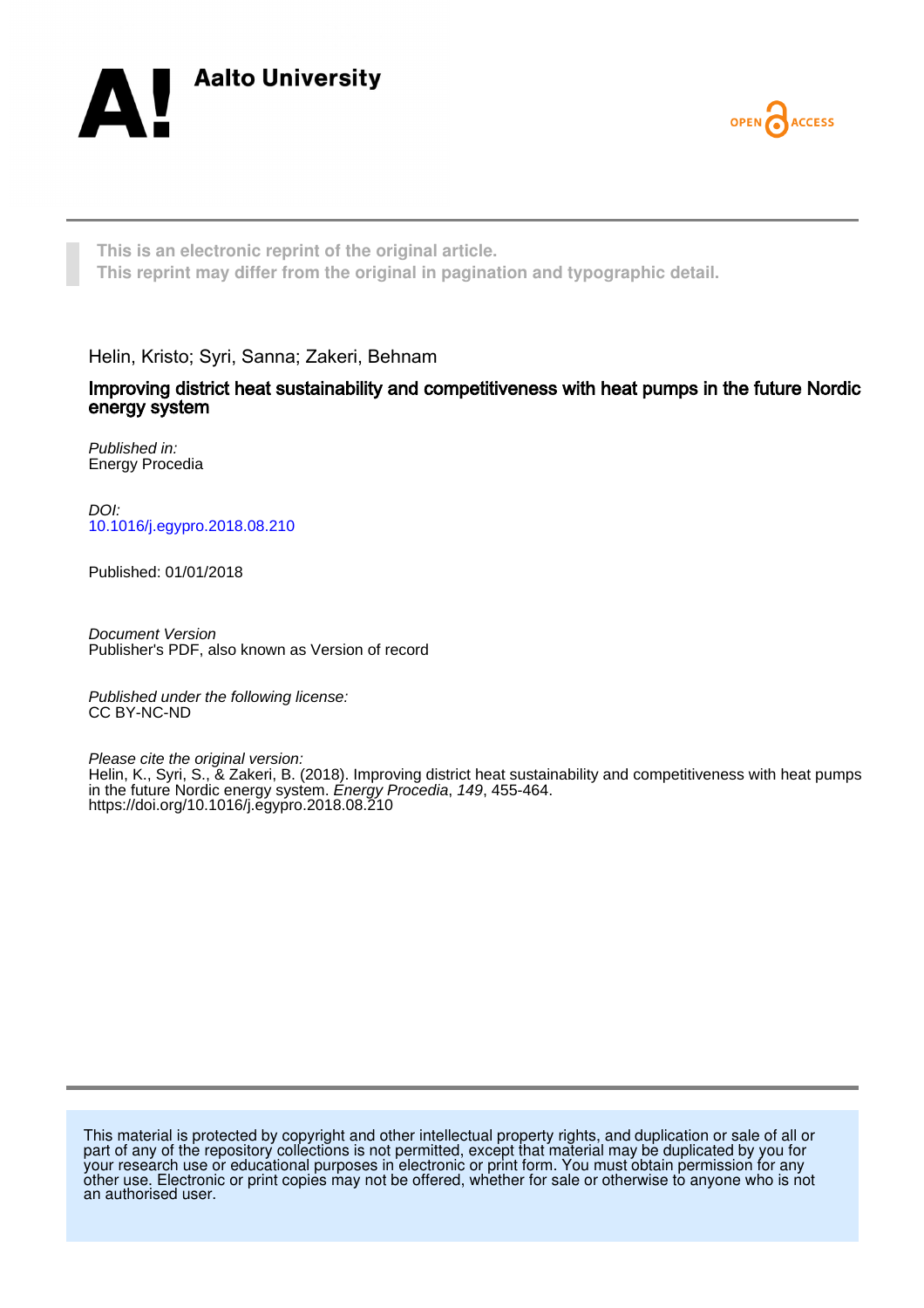



Available online at www.sciencedirect.com



Energy Procedia

Energy Procedia 149 (2018) 455–464

www.elsevier.com/locate/procedia

# 16th International Symposium on District Heating and Cooling, DHC2018, 9–12 September 2018, Hamburg, Germany

#### district heat sustainability and competitiveness v pumps in the future twitter energy system Improving district heat sustainability and competitiveness with heat pumps in the future Nordic energy system Improving district heat sustainability and competitiveness with heat pumps in the future Nordic energy system

#### Kristo Helin<sup>a,\*</sup>, Sanna Syri<sup>a</sup>, Behnam Zakeri<sup>a,b</sup>  $\mathbb{R}$  , Sanna Syria Syria Syria Syria Syria Syria Syria Syria Syria Syria Syria Syria Syria Syria Syria Syria Syria Syria Syria Syria Syria Syria Syria Syria Syria Syria Syria Syria Syria Syria Syria Syria Syria Syria *Department of Mechanical Engineering, School of Engineering, Aalto University, Otakaari 4, 02150 Espoo, Finland* Kristo Helin<sup>a,\*</sup>, Sanna Syri<sup>a</sup>, Behnam Zakeri<sup>a,b</sup>

Department of intentional Engineering, sensor of Engineering, Adib Onversity, Octoman 4, 02150 Espoo, Pinana<br>Sustainable Energy Planning, Department of Planning, Aalborg University, A. C. Meyers Vænge 15, 2450 Copenhagen, <sup>a</sup>Department of Mechanical Engineering, School of Engineering, Aalto University, Otakaari 4, 02150 Espoo, Finland

# **Abstract**

Abstracting of the producers, and and aid in burning fuels and consumed the production and anti-time and and aid in the production scale heat pumps (LHPs). Utilization of LHPs in hours of low electricity price could be eco because sensor sinusticity from seming rasts, and the modulities of production and sometime of secondary in a radiative energy system where electricity production from variable renewable energy is increasing rapidly. green house gas emissions from the building sector. These sectors require the heat of the heat of the heat of the heat of the heat of the heat of the heat of the heat of the heat of the heat of the heat of the heat of the District heating (DH) in Nordic countries largely relies on efficient large-scale combined heat and power (CHP) production. The currently low electricity market price has diminished the economic competitiveness of CHP production. Production of DH increasingly happens in thermal heat-only boilers, increasing long-term environmental impacts. An alternative is the use of largescale heat pumps (LHPs). Utilization of LHPs in hours of low electricity price could be economically advantageous to producers,<br>reduce carbon emissions from burning fuels, and aid in balancing the production and consumptio

© 2018 The Authors. Published by Elsevier Ltd. Show the Additions. Fubrished by Eisevier Etd.<br>This is an open access article under the CC BY-NC-ND license (https://creativecommons.org/licenses/by-nc-nd/4.0/) Selection and peer-review under responsibility of the scientific committee of the 16th International Symposium on District Heating forecasts and Cooling, DHC2018.  $\text{S}$  and Cooling DHC2018 Heating and Cooling, DHC2018.

compared with results from a dynamic heat demand model, previously developed and validated by the authors.

Keywords: heat pump; district heat; energy system modeling; variable renewable energy; CHP renovation scenarios were developed (shallow, intermediate, deep). To estimate the error, obtained heat demand values were *Keywords:* heat pump; district heat; energy system modeling; variable renewable energy; CHP

#### $\Gamma$ (the error in annual demand was lower than 20% for all weather scenarios considered). However, after introducing renovation **1. Introduction**

scenarios, the error value increased up to 59.5% (depending on the weather and renovation scenarios combination considered). Nordic district heating (DH) is in large part produced in efficient, large-scale combined heat and power (CHP) plants. For peak and backup operation and small networks, likewise common heat-only boilers (HOBs) are

coupled scenarios). The values suggested could be used to modify the function parameters for the scenarios considered, and the scenarios considered, and the scenarios considered, and the scenarios considered, and the scena

E-mail address: kristo.helin@aalto.fi Peer-review under responsibility of the Scientific Committee of The 15th International Symposium on District Heating and  $*$  Corresponding author. Tel.:  $+358505607256$ .

1876-6102 © 2017 The Authors. Published by Elsevier Ltd. 1876-6102 © 2018 The Authors. Published by Elsevier Ltd.

This is an open access article under the CC BY-NC-ND license (https://creativecommons.org/licenses/by-nc-nd/4.0/) Selection and peer-review under responsibility of the scientific committee of the 16th International Symposium on District Heating and Cooling, DHC2018. 10.1016/j.egypro.2018.08.210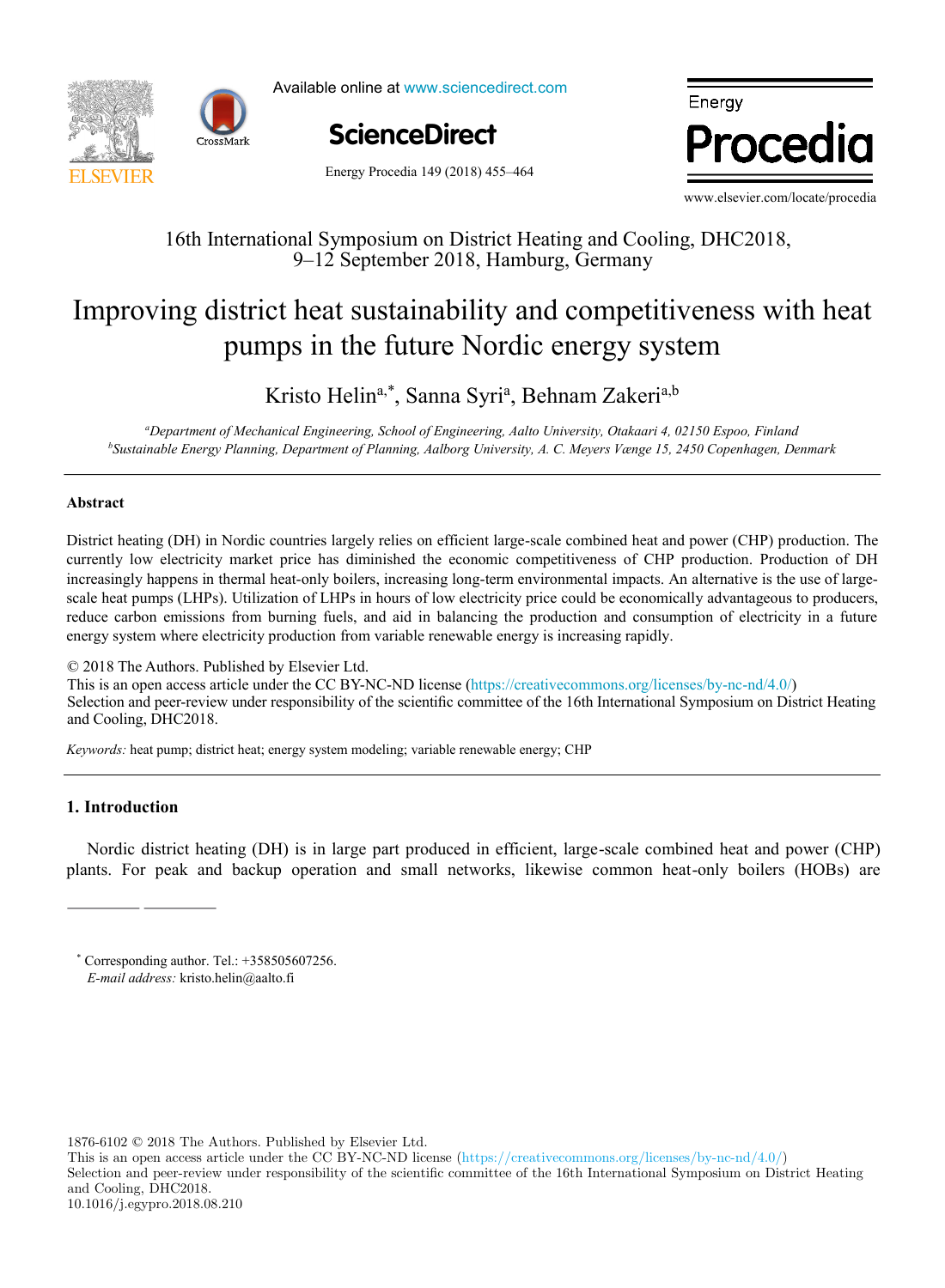preferred. This dynamic is set to change, if the market price of electricity in the Nordic countries (Finland, Sweden, Denmark, and Norway) remains at a low level. The current price level is not sufficient for long-term investments in a large share of existing CHP plants [1]. We expect this to lead to a trend of replacing ageing DH CHP plants with HOBs in the Nordic countries, and this has already been noted in Finland [1] and Denmark [2].

As the relative profitability of CHP in DH production is decreasing due to a low market price of electricity, the same reason is increasing the relative profitability of large-scale heat pumps (LHPs), which produce heat with electricity. Although they are already in use in Nordic DH networks [3], their operational environment is greatly improved with a low price level of electricity. Moreover, even if the price of electricity on average does increase (as expected by many authorities (see e.g.  $[4-6]$ )), the ongoing rapid growth in the share of variable renewable energy (VRE) based electricity production is expected to bring about more volatility and seasonality into electricity prices, accentuating price peaks and valleys [7]. This will open the possibility for DH producers with LHP capacity to benefit not only from price highs with CHP electricity production, but also from price lows that make heat production from LHPs more economical than from HOBs.

Electricity production in the Nordic countries has notably low carbon emissions. This is due to the technology mix utilized: in 2015, most of electricity production was divided between hydro (58%), nuclear (19%), CHP (11%), and wind power (9%) [8–12]. Due to the marginal cost based pricing system in the Nordic electricity market, the hourly emissions of electricity production (per megawatt-hour) are tied to the amount of hourly production.

Production of DH, in contrast with electricity production, is mostly based on burning fuels, fossil or renewable. In 2015, main technologies utilized were CHP (54% of production), and HOB (estimated at 30% of production) [9], [11], [13–15]. Because there is necessarily only limited trade between DH networks, the networks are limited to the same set of fuels at all times. On the national level, the fossil fuel share in DH production is around 55%, 15%, 40%, and 5% in Finland, Sweden, Denmark, and Norway, respectively, as collected in [16]. Corresponding total DH productions were 35, 52, 35, and 7 TWh, respectively [8], [9], [11], [15].

In the future, an increasing number of DH networks could utilize LHPs in DH production. These LHPs can have a coefficient of performance (COP) of over 3 [17], meaning they can provide thermal energy three times as much as they consume as electricity. In this vision, DH networks would become linked to the electricity market, and they would be able to utilize low-CO<sub>2</sub> and low-priced electricity for heat production when it is available [18].

While the addition of a single LHP to a DH network is a pure investment consideration, the addition of a large total capacity of LHPs to DH networks may affect the whole electricity market. Due to marginal pricing in the Nordic electricity market, the price of electricity (theoretically) increases with each additional megawatt-hour of demand. For example, 500–1000 MW<sub>e</sub> of LHP capacity operating simultaneously will increase the total electricity demand corresponding to the total production of a medium-to-large power plant, necessarily affecting the hourly market price. Implications of this dynamic are discussed in depth in [19]. It is important to model the electricity market, along with DH production, in order to understand the system level effects of a large increase in DH LHP utilization.

In this work, we focus on the electricity market perspective of increasing LHP capacity in Nordic DH networks. Our goal is to quantify how a sizeable increase in LHP electricity consumption in the cheapest hours of the year would affect the overall operation of the electricity market and the operation of DH networks. We assess the effects of LHP capacity additions in scenarios with differing electricity production capacities and yearly electricity demands. Our results show that LHPs have the potential to decrease the cost of DH production, to decrease fuel use in the whole Nordic electricity and DH system, and counteract the low price level in the Nordic electricity market.

# **Nomenclature**

- CHP Combined heat and power COP Coefficient of performance (heat pumps)
- 
- DH District heating
- HOB Heat-only boiler
- LHP Large-scale heat pump
- VRE Variable renewable energy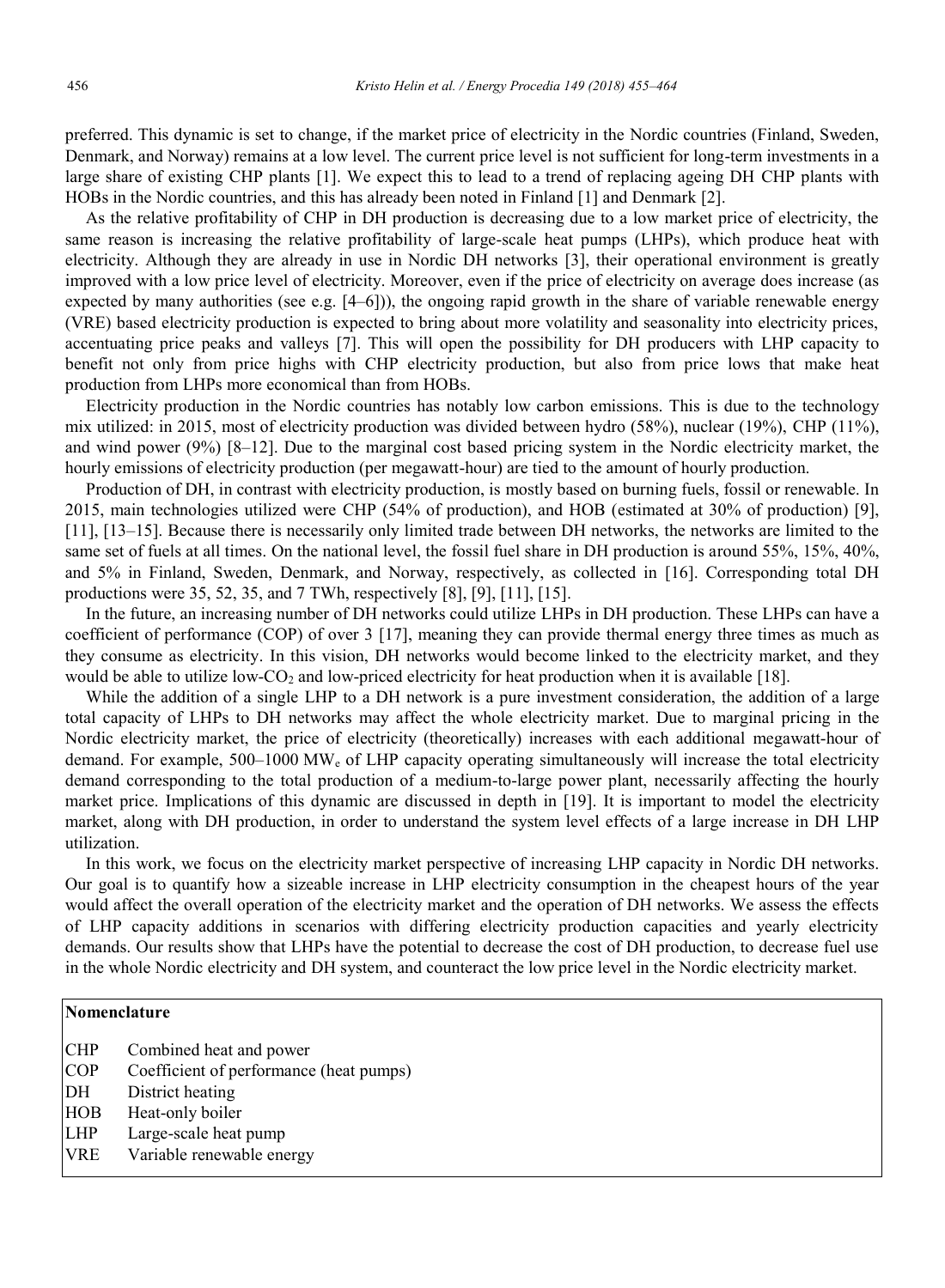#### **2. Literature review**

District heat became a part of the energy systems of Nordic countries aided by a wide range of possibilities, including efficient CHP heat and electricity production, utilization of communal waste, and a reduction of dependency on foreign fuels [16]. With these and other standpoints in mind, all Nordic countries support DH utilization with political and/or economic measures.

With a start (historically) as more of an electricity and oil saving heating device than a large-scale heating option, heat pumps had a harder time becoming widespread in the Nordic heating market than DH (see e.g. [20]). Especially the utilization of LHPs in DH systems is quite rare (currently about 1300 MW<sub>th</sub> [21], a total of 600 MW<sub>th</sub> of units listed in [22]), even though at least one such operation has existed in Sweden already since the 1970s [17].

Heat pump utilization for heating is different in nature from heat production with thermal processes in more conventional ways. Instead of direct heat production (as in an electric boiler), an LHP transfers heat from a heat source to a higher temperature, consuming electricity in the process. An LHPs COP, which describes the heat transferred per electricity consumed, is highest with the smallest temperature differences between the heated and cooled streams. For this reason, LHPs are installed near a heat source of sufficient size, stability and temperature. The availability of such heat sources is a requirement for investment in LHPs. Lund and Persson [23] have studied the sizes and locations of potential DH LHP heat sources in Denmark, showing that there are potential heat sources nearby almost all DH networks. However, local potentials relative to heat demand favor smaller networks. Lund and Persson have considered such LHP heat sources as industrial excess heat, supermarkets, waste water, ground water and water in rivers, lakes, and seas. Corresponding heat sources can be expected to be suitable also in other Nordic countries due to similar climates.

The potential of LHP heat production in the DH system of Greater Copenhagen has been assessed by Bach et al. [24] using the Balmorel modeling tool. Their results indicate clear potential for LHP usage with the LHP capacity of 260 MW $_{th}$ , corresponding to around 10% of current yearly heat demand in the network with ca. 3500 full load hours. According to the authors' 2025 scenario, the LHPs will have ca. 4000 full load hours. The authors additionally make tests to determine whether the COP of heat pumps needs to be modeled seasonally, or whether a constant value may be used. Based on the results, a constant COP value is sufficient for high level modeling, such as this work.

Schweiger et al. [18] estimate the technical and economic potential of power-to-heat in Swedish district heating to 2 TWh/a in their (year 2050) scenario with 70 TWh/a wind power. They analyze the potential with electric boilers, and state that with LHPs the potential would be lower by a factor of 2–4, because DH demand is a notable limiting factor. A thermal storage with a capacity corresponding to 25% of daily demand is found to improve the potential by 9%. Hast et al. [25] also report that total DH production costs can be reduced with heat storage in a network with a large LHP (20 MW<sub>th</sub>) relative to network peak demand (ca. 115 MW<sub>th</sub>). Lund et al. [2] find clear socio-economic benefits from adding an LHP capacity between 2 and 4  $GW<sub>th</sub>$  to the Danish energy system. They state that LHPs for DH are not currently a feasible investment due to the Danish tax structure, and call for regulatory changes to encourage investment. The investment cost of for a small LHP unit is estimated in [26] to be 0.7 M€/MW<sub>th</sub>. The corresponding estimates are 0.15 M€/MW<sub>th</sub> for a small electric boiler, and 0.7 M€/MW<sub>th</sub> for a small wood chip boiler.

Levihn [17] offers practical insight into the DH network in Stockholm, where heat pumps have long been in use, integrated to CHP plants. The insights include that the combination of LHPs and CHP allows wide heat production optimization based on electricity price, and that a COP of 3.3–3.5 can be achieved in the DH network that has a 65– 115 °C supply interval.

#### **3. Modeling method**

We model the Nordic electricity market using the Enerallt electricity and DH model, which has been discussed in detail in [27]. New implementations to the model regarding the modeling of hydro power production and the pricing of CHP electricity production were presented in [28]. In the following, we present briefly the key operating principles of the Enerallt model.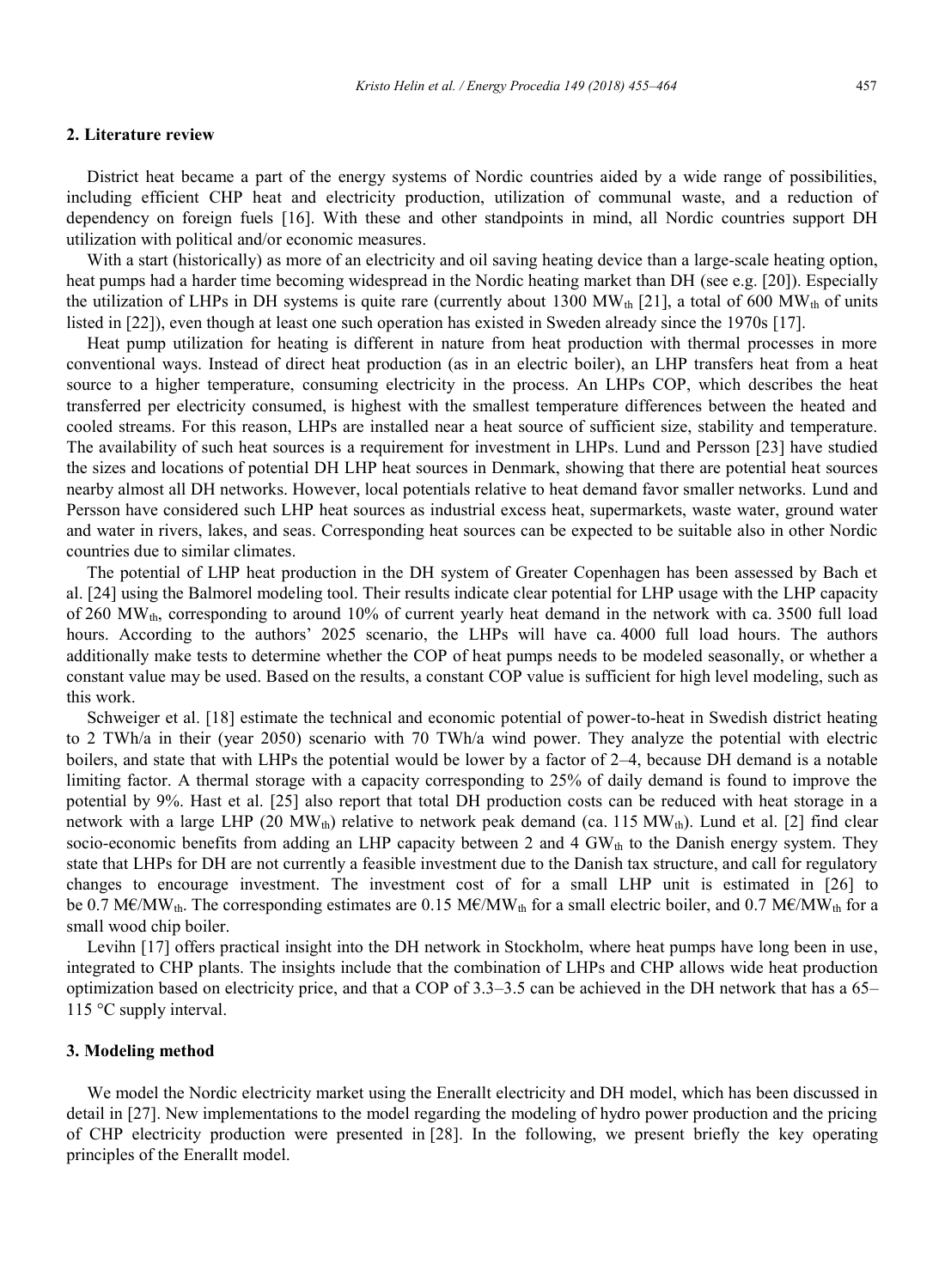Enerallt simulates the electricity market and DH production in the Nordic area on an hourly level. The simulation considers price areas or countries set up by the user and the electric interconnection capacities between them. In the version of Enerallt used in this work, the exchange of electricity between the Nordic countries and the external power markets is modeled as a set of fixed profiles from the reference year (here 2014). Enerallt is an especially capable model for modeling the hydro-dominated Nordic power market. With it, we can assess the effects of specific power production and consumption changes to the overall Nordic market.

### *3.1. District heating modeling*

The DH demand of each modeled area is divided for different fuels and technologies based on plant capacities (for technologies) and historical fuel shares (for fuels). This is done because each area may contain numerous separate DH networks, which are tied to specific fuels and technologies. The division of DH demand is meant to capture this inflexibility as accurately as possible.

After the division, DH production is planned hourly for the whole year. Heating demand divided for HOBs is produced with HOBs, and the demand divided for CHP is produced by CHP plants and compensated with HOBs where necessary. Before these technologies are used, there is the possibility to produce heat from variable sources, here LHPs.

For CHP, it is not known at the time of DH planning if the electricity produced will be cleared in the market (if the area price is sufficiently high). The marginal cost of CHP electricity is additionally fuel (and area) dependent. Thus, the actual CHP production (cleared in the market) differs from the planned one both in amount and fuel distribution.

The share of CHP heat that is planned in the DH modeling, but is not purchased in the market, is replaced with HOB heat. On the other hand, if CHP electricity production is not planned (i.e. not all CHP heating capacity is needed), large CHP plants will offer their electricity production capacity to the electricity market as condensing power. It should be noted that without heat storage implemented (which is the case in this work), this methodology is electricity market focused, and the fuel mix changes resulting from the inflexibility of CHP production are not always realistic. However, this minor issue is mostly relevant in emission comparisons between DH technology scenarios.

### *3.2. Electricity market modeling*

The electricity market simulation is made in a way that closely resembles the operation of the Nordpool Spot market. The simulation is carried out in three main steps, consecutively for each hour. First, the electricity demand is determined for each area. This includes LHP electricity demand from the DH modeling step. The electricity demand is not dependent on the price of electricity. Next, electricity supply (i.e. sell bids to the market) is determined. This happens by consolidating the marginal price and capacity combinations of the power production technologies. Third, the electricity market is simulated by determining first the system price of electricity, followed by the area price determination that considers the interconnection capacities between countries or price areas. As a result of this last calculation, also the production technologies, transmission line use, and other market outcome features become clear.

The method of hydro power modeling has a large impact on simulations of the Nordic electricity market. In this work, hydro power capacity is categorized based on country and storage capacity. Each category of capacity follows the reference year (here 2014) system price profile, which has been scaled first for each storage capacity category to reflect possibility to delay production, and then for each country to reflect the potential for profit with the available inflow. The latter scaling is done by running the model iteratively to find price levels that lead to the expected hydro power total yearly production in each country. A detailed description of the method used is available in [28].

## **4. Scenarios**

We show the impact of LHPs on the electricity market and DH production in three different scenarios, which are projections of the electricity production and consumption developments in the Nordic area from year 2014 to 2030.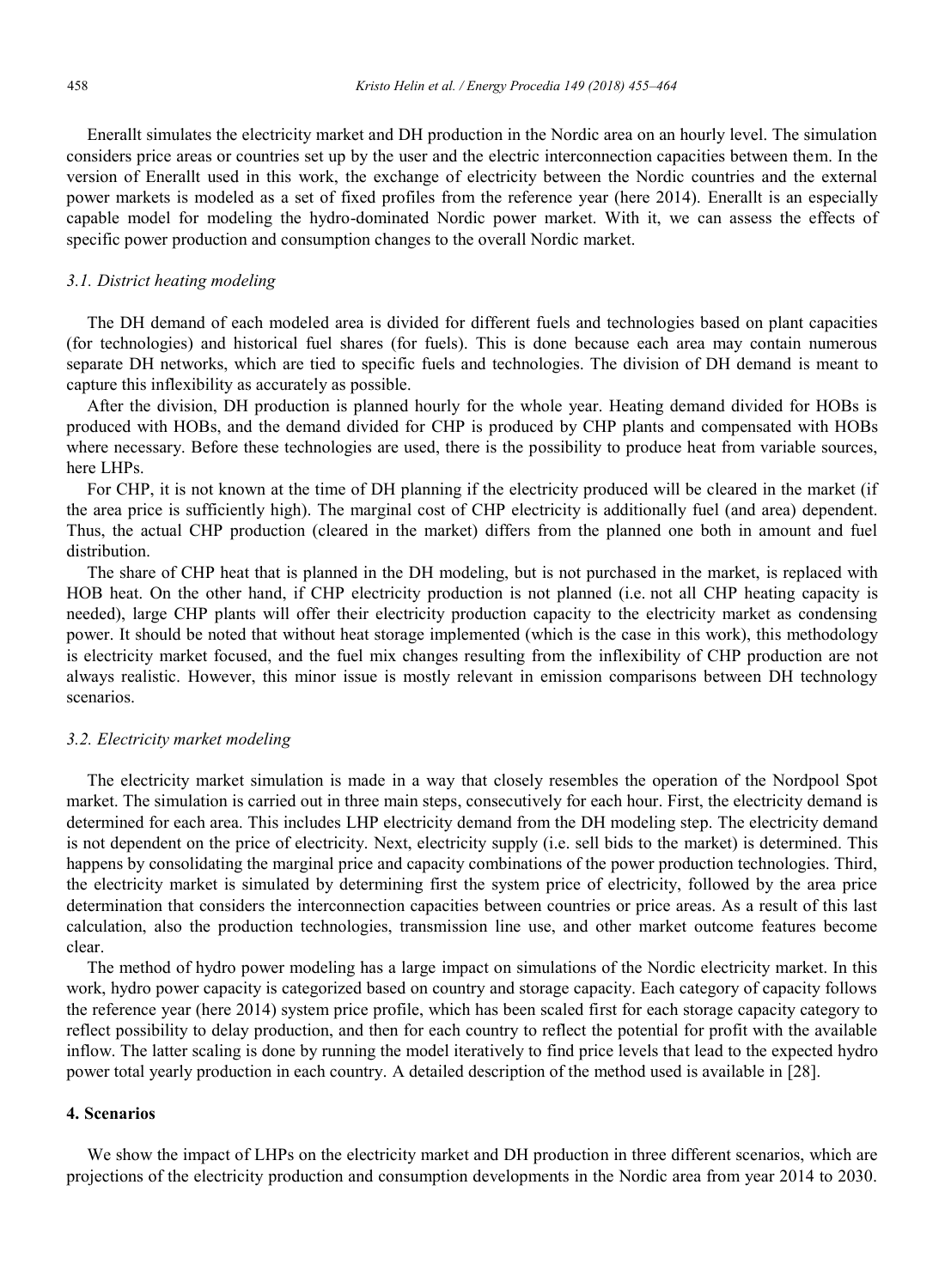The base scenarios (without LHP capacity) have been presented in an earlier work [28]. From here on, we will use the word "scenario" for describing all "cases" (simulations with a specific LHP capacity) that are based on the same base scenario. Because LHP operation is very dependent on the price level on the electricity market, we assess the impact of LHPs in three scenarios with different qualities. The first is Scenario 2014, modeled with available data from that year. The second is Scenario 2030A, where wind power capacity has more than doubled from 2014, and nuclear capacity has increased, among other changes. Electricity and heating demands are unchanged. The third scenario is Scenario 2030B, which is identical to 2030A, except that electricity demand has increased from 2014 by 43 TWh (from national forecasts [4], [29–31]). The demand of DH is kept constant between the scenarios in order to show the effects of the LHPs clearly. In reality, according to the IEA Nordic Energy Technology Perspectives 2016 report [6], DH demand will fall in 2013–2050 about 1% annually, on average. Because of the tight connection between DH and CHP, we keep also CHP capacities constant over the scenarios. Nordic-level information about the scenarios is shown in Table 1. Detailed descriptions of the scenarios can be found in [28].

The LHP capacity to the base scenario is added identically in all cases. The capacity is set for a number of periods of 12+ hours so that the capacity is available for a total of 4000 hours with the lowest possible average system price, with the system prices of the appropriate base scenario with no LHP capacity. The purpose of this is to simulate LHP utilization in hours in which CHP production would be the least profitable or feasible. The LHPs are set to produce heat in connection with (and with priority over) existing CHP plants.

|                        | 2014                     | 2030                      |
|------------------------|--------------------------|---------------------------|
| Hydro power            | 50,317 MW <sub>e</sub>   | 51,843 MW <sub>c</sub>    |
| Nuclear power          | $11,200$ MW <sub>e</sub> | $12,300$ MW <sub>e</sub>  |
| <b>CHP</b>             | $15,280$ MW <sub>e</sub> | $15,280$ MW <sub>e</sub>  |
| -Of which large plants | $9,484$ MW <sub>e</sub>  | $9,484$ MW <sub>e</sub>   |
| Condensing power       | $9,146$ MW <sub>e</sub>  | $0 \text{ MW}_{\text{e}}$ |
| Wind power             | $10,600$ MW <sub>e</sub> | 28,800 MW <sub>c</sub>    |
| Solar power            | $627 \text{ MW}$         | 985 MW <sub>e</sub>       |
| Electricity demand     | 377 TWh                  | 377 TWh (in 2030A)        |
|                        |                          | 420 TWh (in 2030B)        |
| Carbon emission price  | $5 \in KCO$              | $20 \text{ E/tCO}$        |

Table 1. Key attributes of the modeled scenarios.

#### **4. Results and discussion**

In this section, we present results from adding  $0-2000$  MW<sub>e</sub> of LHP capacity into the scenarios described in the previous section. We analyze the effects of LHP capacity increases in a logical manner, starting from effects on electricity production, moving on to effects on the electricity market, and to discussing the effects on the technologies and costs of heat production in the three scenarios. Finally, we analyze the sustainability of LHPs in the Nordic area.

In Figure 1, we show electricity production in CHP and condensing power plants in the Nordic countries in each scenario with a range of added LHP capacity. Clearly, total electricity production will increase by the consumption of the LHPs. This increase is approximately 3 TWh with 1000 MW<sub>e</sub> of HP capacity, and 5 TWh with 2000 MW<sub>e</sub> of HP capacity in all scenarios.

The increase in electricity production happens in condensing and CHP electricity production in Scenarios 2014 and 2030B. In Scenario 2030A, there is unused nuclear power capacity in the low electricity price hours because of the high share of VRE electricity production with low marginal costs. Thus, the increase in electricity consumption leads to an increase in nuclear power production specifically, due to its low marginal cost of production.

The total CHP power production decreases in each scenario with increasing LHP capacities. An exception to this observation is Scenario 2030B with 0–1000 MWe of LHP capacity. There, CHP power production does decrease in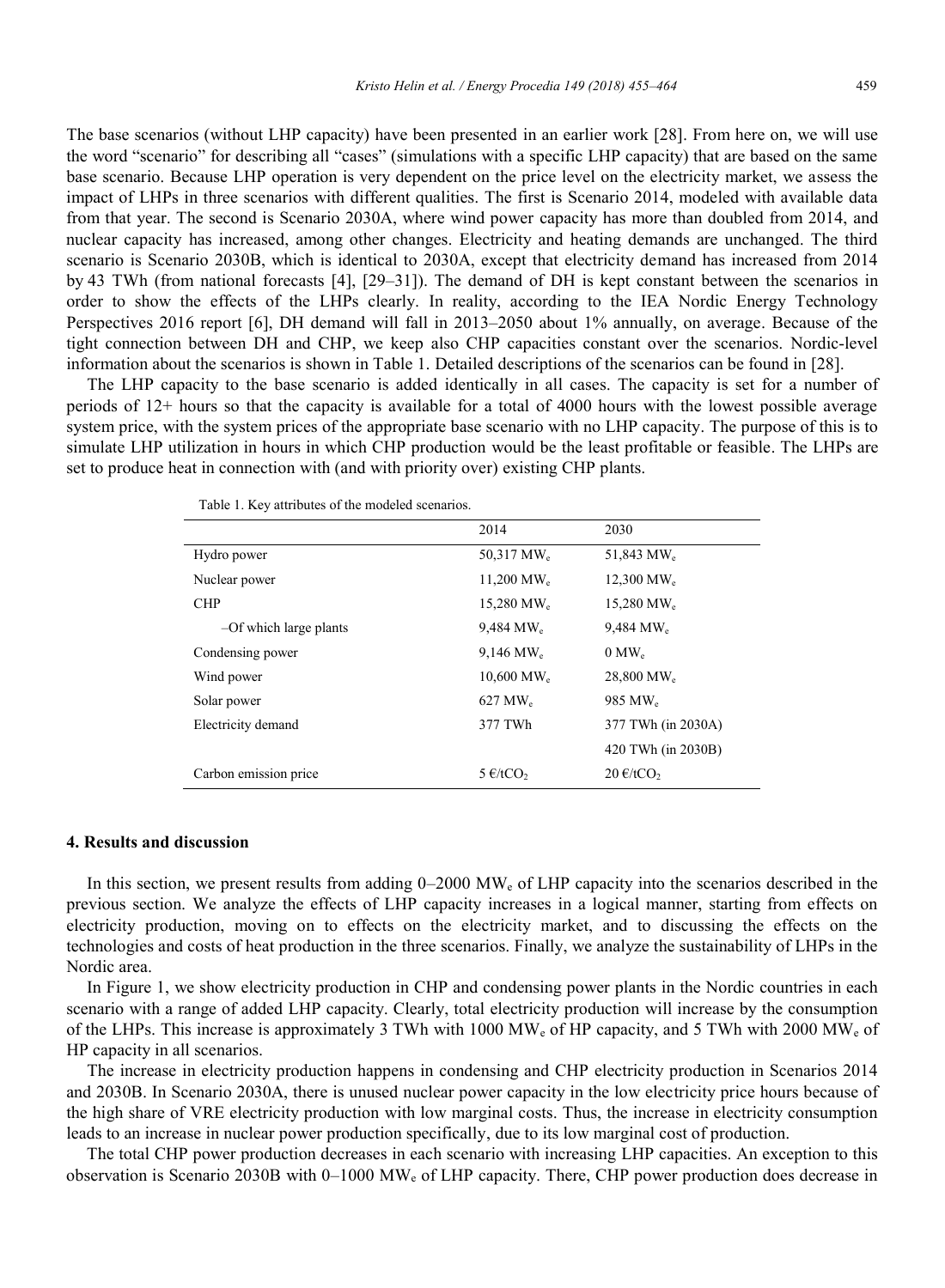

Figure 1. Production of CHP and condensing mode electricity in the three scenarios with different amounts of large-scale heat pump capacity. The base scenario is indicated at the top of each group of bars.

the hours when LHPs are running (like in the other scenarios), but this increases the average yearly electricity price so much that CHP production increases in other hours. These opposing changes in production approximately cancel each other out. The electricity price increase is not limited to the hours in which LHPs are running due to the myopic hydro production modeling method.

Regarding the changes in condensing and CHP power production shown in Figure 1, it should be noted that we do not consider DH heat storage or thermal inertia in this paper. Thus, CHP electricity production is restricted to satisfying the DH demand on each single hour. Compared to reality, this causes the model to overestimate the share of condensing power at the expense of CHP electricity production.

The system price of electricity is important in an effort to understand the dynamics of the Nordic electricity market concerning LHP capacity increases. In Figure 2, the system price is shown for each scenario with a set of LHP electric capacities. In the figure, the median system price and the range from the 25th to the 75th percentiles of hourly electricity prices during the modeled year are shown for each case. The implications of Figure 2 are tightly linked to those of Figure 1. For Scenario 2014, the system price increases steadily with increasing LHP capacities. This steadiness of change is interestingly visible also in Figure 1. For Scenario 2030B, the price increase is steeper, and perhaps surprisingly not linear. For Scenario 2030A, the price increase is practically nonexistent, with nuclear power remaining as the typical marginal price setting technology. It should be noted that in practice Scenario 2030A is discussed here as a scenario that is indicative of a more general oversupply situation. The authors of this paper do not believe such a low price level would be in practice possible without subsequent corrective adjustments in the market. However, modeling these adjustments is outside the scope of this work, and the scenario is included due to its value as an indicative scenario.

As is visible from the above discussion, the analyzed changes in heat and electricity production have interrelations that are not trivial. As examples, LHP capacity addition may cause an average price increase that causes the amount of CHP electricity production to increase. At the same time, this price increase would make LHP heat production less profitable. The consequences of these types of interrelations depend on the proportions of the studied system: the capacity of LHPs vs CHP, the share of CHP of total yearly heat production, the fuel mix of the CHP and condensing power plants, the fuels' relative prices, and other similar relationships. The issue of LHP operation affecting the electricity price (and hence, the profitability of the LHPs) is handled in a simple manner here, as LHP operation hours in all cases are chosen from the lowest price hours in the scenario without LHPs.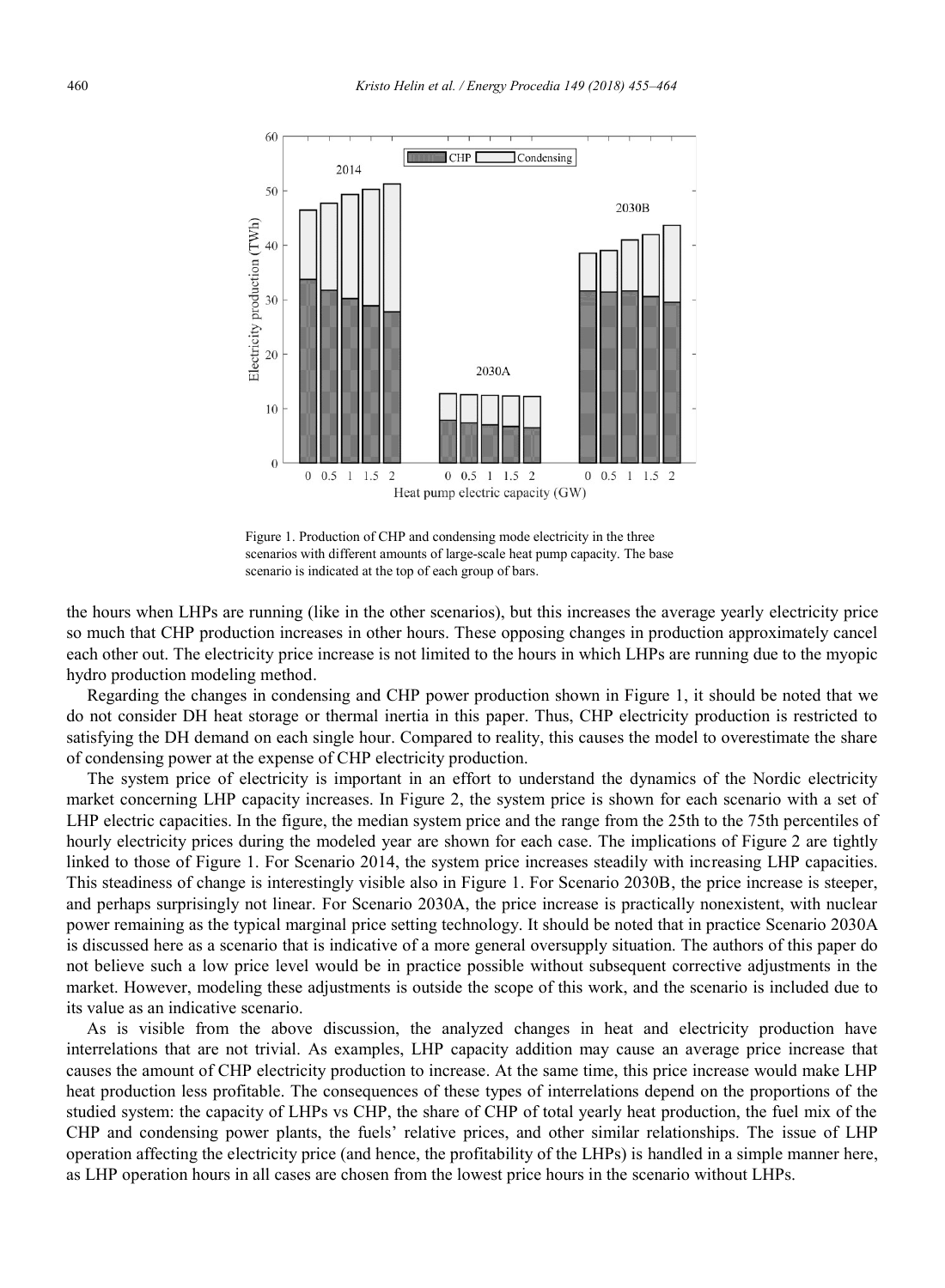

Figure 2. The median system price in the scenarios with different large-scale heat pump capacities. The vertical bars represent price variation during the year, specifically the 25th and 75th percentiles of the hourly system price.

In Figure 3, the total cost of heat production in the whole Nordic area is calculated for each scenario and case. In the calculation, variable heat production costs are considered for all plants. For LHPs, these are the cost of electricity plus an additional cost of 2  $\epsilon/MWh_{th}$  for DH production (see [26]). For CHP, revenue from electricity sales is calculated separately from costs. For both CHP and LHP, the price of electricity is the area price of the hour of consumption or production. The total cost of heat production with CHP electricity revenue subtracted is shown with a white circle. Investment costs are not considered in the calculations.

It is seen from Figure 3 that the effects of LHPs on heat production costs are not decidedly linear. The only linearity in the figure that is common to all scenarios is the fact that the net cost of heat production decreases in each scenario with the addition of LHP capacity. The mechanism for the decreasing total cost varies in the scenarios. In Scenario 2014, the cost of CHP heat production decreases (due to the decrease in production), but it decreases more than the reduction of revenues from CHP electricity (due to the increasing system price). In Scenario 2030A, a straightforward cost decrease is seen due to the low cost of LHP heat production, which in turn is caused by the low price of electricity. In Scenario 2030B, the cost of heat production (not considering revenues) stays relatively unchanged compared to Scenario 2014 with different LHP capacities. However, revenue from CHP electricity increases with the LHP capacity (as the system price increases), causing the decline in the total heat production cost.

Next, we discuss the results regarding the sustainability of DH from two viewpoints: i) fuel consumption and  $CO<sub>2</sub>$  emissions, and ii) the long-term viability of the technology and fuel mix. The latter viewpoint is related to economic and system infrastructure issues, of which the economic side has been discussed above.

Our results indicate  $CO_2$  emission reductions, if the fuel mix does not change. The total fuel consumption in DH and electricity production in the Nordic area is decreased by the addition of 2000 MWe of LHP capacity by 5, 18, and 7 TWh (2%, 10%, and 3%) for Scenarios 2014, 2030A, and 2030B, respectively. This implies a significant potential for  $CO<sub>2</sub>$  emission reductions. The overall emission reductions in electricity and DH production depend on how the marginal power production fuels change because of LHP operation. The main fuels are coal, peat, natural gas, and biomass. As biomass is supported with financial mechanisms in all countries considered, we can assume that the fuel use reductions will be largely targeted at fossil fuels, such as coal. Because we have not modeled thermal inertia or heat storage of DH networks in this work, the current results do not realistically represent the dynamic of fuel mix changes from the LHP capacity additions.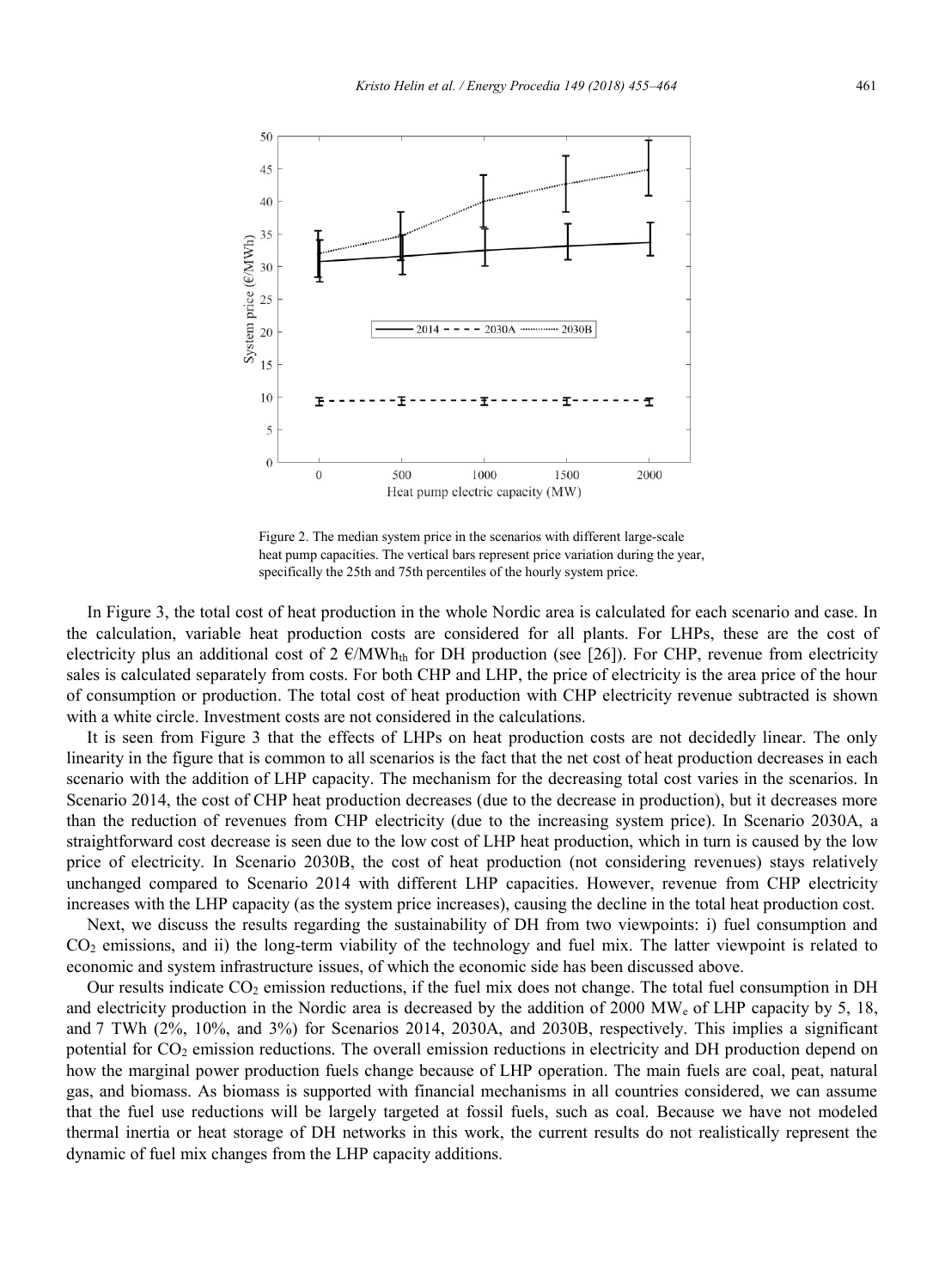

Figure 3. Costs of heat production from CHP, heat-only boiler, and large-scale heat pump units in the scenarios with different large-scale heat pump capacities. The revenue from CHP electricity production is shown separately from CHP heat production costs as a negative cost. The total net cost of heat production is marked with a white circle. The base scenario is indicated at the top of each group of bars.

The utilization of LHPs can be argued to increase the robustness of DH as a part of a low- $CO<sub>2</sub>$  energy system. The diversification of heat production to power-to-heat technologies will improve flexibility of production in DH networks. This creates robustness against fuel and electricity price fluctuations in the future. From the perspective of the electricity and DH system, the interconnection of the two sectors is a vital early step in progressing towards a "smart energy system" as visioned in [32]. The interconnection of the sectors may in the future add flexibility to electricity demand (e.g. through utilizing heat storages) and help in integrating a higher share of VRE in energy production than would be possible without its flexible use in the DH sector.

### **5. Conclusions**

In this work, we analyzed three heat and electricity production scenarios for the Nordic area. We simulated the addition of varying amounts of DH LHP capacity to each scenario to investigate the effects this has on the electricity market and DH production. In our analysis, the LHPs were added to networks with existing CHP plants. Heat production by LHP was prioritized over CHP in 4000 hours with low electricity prices, where CHP production was less profitable or infeasible in the scenario without LHPs.

According to our results, the addition of LHPs into the DH systems decreases DH production operating costs in all examined scenarios by 8–12%, with taxes on LHP excluded. However, the market price of electricity increases at the same time by 0–40%, with the highest increase occurring in our high electricity demand scenario 2030B. As a result, the revenues of CHP plants increase relative to a unit of heat production. The electricity price increase is a positive impact for the Nordic electricity market that is currently experiencing a period of low electricity prices, which hinders investment in new electricity production capacity.

When LHP heat production is added to a base scenario, CHP heat and electricity production typically decreases. This is not the case in Scenario 2030B, where with low LHP capacities the decrease is compensated by higher production in hours without LHP heat production. This is due to an overall increase in the price of electricity. Because we did not consider thermal inertia and heat storage in this work, condensing production is overall higher than it would be in reality, at the expense of CHP electricity production. Regardless of the decrease of CHP energy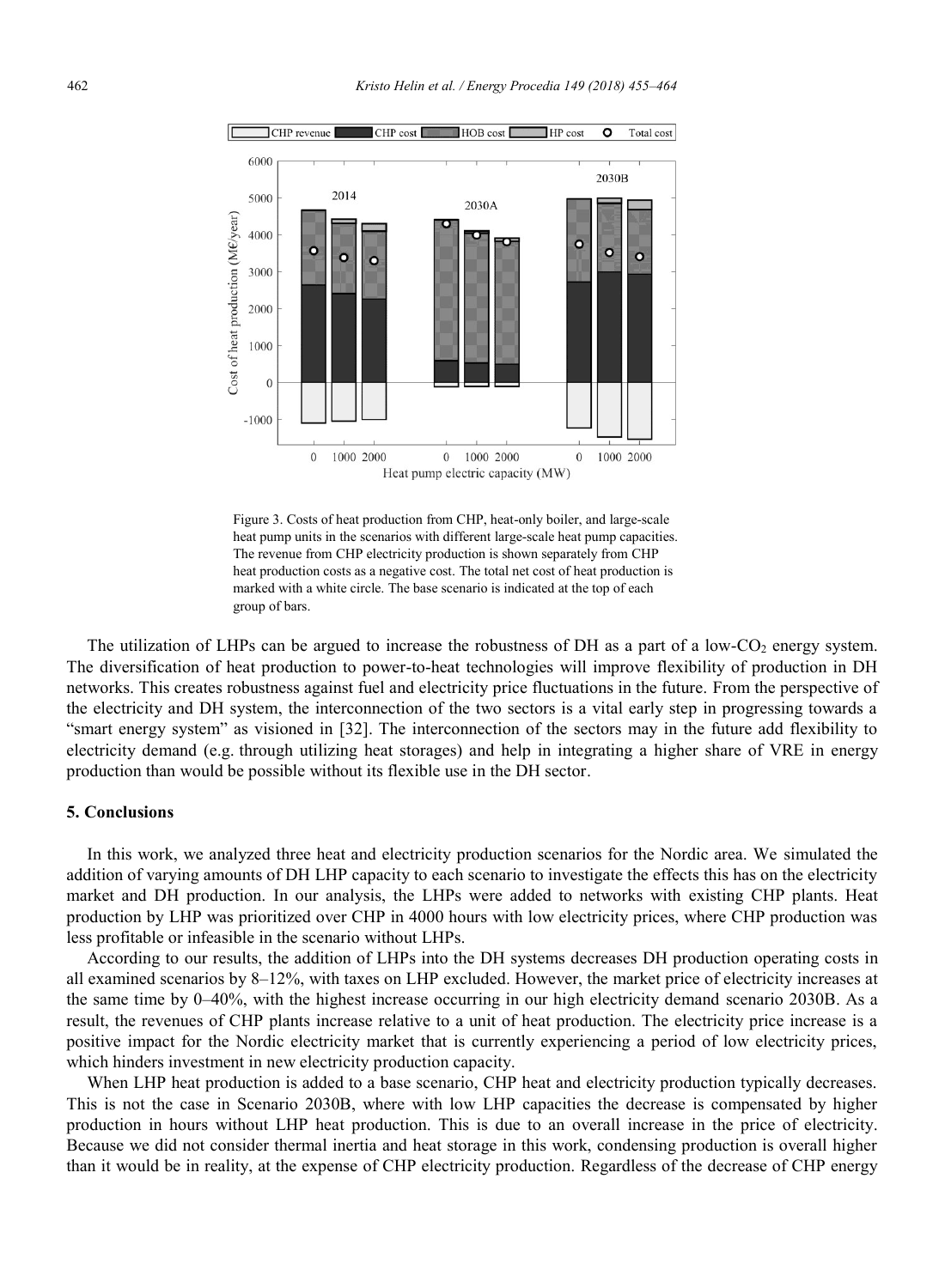production, the total fuel consumption in the Nordic electricity and DH system decreases in all examined scenarios due to the addition of LHP capacity. This is made possible by the high COP (3.0) of the LHPs. The decrease in total fuel consumption (7–18 TWh in 2030) indicates significant potential for emission reductions.

In addition to the described benefits, LHPs strengthen the interconnection between the electricity and DH markets. This is seen as an important development in research into future energy systems (e.g. [32]). The interconnection allows the usage of VRE and other inflexible electricity production for heating, increasing the potential for low-CO2 DH production beyond biomass utilization. The diversification of technologies also has benefits for DH networks through added robustness against future energy market trends. For example, periods of low electricity price will become increasingly common with the growing share of VRE in total electricity production. Networks with LHP capacity can benefit from such periods. There is also potential for additional revenues from LHP operation from intra-day or balancing electricity markets, which are not analyzed in this work.

As next steps for future research, heat inertia and storage should be included in the model used in this work. Additionally, LHP operating hours should be set incrementally and iteratively to the scenarios to improve the representation of the production planning done in DH networks.

In this paper, we have shown that LHP utilization has a selection of potential benefits to the future Nordic energy system, from economic and environmental benefits in DH production to the improvement of electricity system flexibility. Based on this, we suggest that policymakers should ensure that taxation or political barriers do not impair the feasibility of new LHP projects.

### **Acknowledgements**

This work has been completed with funding by the RenewFIN project of the Academy of Finland. The contribution by Behnam Zakeri has been partly supported by the RE-INVEST project "Renewable Energy Investment Strategies – A two-dimensional interconnectivity approach" funded by Innovation Fund Denmark.

#### **References**

- [1] Pöyry Management Consulting Oy. Suomen sähkotehon riittävyys ja kapasiteettirakenteen kehitys vuoteen 2030 (The adequacy of electric power in Finland and the development of the capacity structure until year 2030), 2015.
- [2] Lund, Rasmus, Danica Djuric Ilic, and Louise Trygg. "Socioeconomic potential for introducing large-scale heat pumps in district heating in Denmark." Journal of Cleaner Production 139 (2016): 219–229, doi:10.1016/j.jclepro.2016.07.135.
- [3] Averfalk, Helge, Paul Ingvarsson, Urban Persson, Mei Gong, and Sven Werner. "Large heat pumps in Swedish district heating systems." Renewable and Sustainable Energy Reviews 79 (2017): 1275–1284, doi:10.1016/j.rser.2017.05.135.
- [4] Finnish Ministry of Economic Affairs and Employment. Government report on the national energy and climate strategy for 2030.
- 
- [5] Statnett. Long-term market analysis The nordic region and europe 2016–2040 (2016). [6] International Energy Agency. Nordic energy technology perspectives 2016 (IEA Publications, 2016).<br>
[7] Martin de Lagarde, Cyril, and Frédéric Lantz, "How renewable production depresses electricity prices
- Martin de Lagarde, Cyril, and Frédéric Lantz. "How renewable production depresses electricity prices: Evidence from the German market." Energy Policy 117 (2018): 263–277, doi:10.1016/j.enpol.2018.02.048.
- [8] Statistics Finland. Official Statistics of Finland.<br>
[9] Danish Energy Agency. Energy Statistics 2015.
- [9] Danish Energy Agency. Energy Statistics 2015.<br>[10] Statistics Norway. Statistics Norway Electrici
- Statistics Norway. Statistics Norway Electricity.
- [11] Statistics Norway. Production and consumption of energy, energy balance, 2014-2015, final figures.
- [12] Statistics Sweden. Annual energy statistics.<br>[13] Statistics Finland. Production of electricity
- Statistics Finland. Production of electricity and heat.
- [14] Finnish Energy. Kaukolämpötilasto 2015 (District heat statistic 2015), 2016.
- [15] Statistics Sweden. Sveriges officiella statistik: Statistiska meddelanden (Official statistics of Sweden: Statistical communication) (2016). [16] Sandberg, Eli, Daniel Møller Sneum, and Erik Trømborg. "Framework conditions for Nordic district heating - Similarities and
- differences, and why Norway sticks out." Energy 149 (2018): 105–119, doi:10.1016/j.energy.2018.01.148.
- [17] Levihn, Fabian. "CHP and heat pumps to balance renewable power production: Lessons from the district heating network in Stockholm." Energy 137 (2017): 670–678, doi:10.1016/j.energy.2017.01.118.
- [18] Schweiger, Gerald, Jonatan Rantzer, Karin Ericsson, and Patrick Lauenburg. "The potential of power-to-heat in Swedish district heating systems." Energy 137 (2017): 661–669, doi:10.1016/j.energy.2017.02.075.
- [19] Arango, Santiago, and Erik Larsen. "Cycles in deregulated electricity markets: Empirical evidence from two decades." Energy Policy 39(5) (2011): 2457–2466, doi:10.1016/j.enpol.2011.02.010.
- [20] Nyborg, Sophie, and Inge Røpke. "Heat pumps in Denmark—From ugly duckling to white swan." Energy Research & Social Science 9 (2015): 166–177, doi:10.1016/j.erss.2015.08.021.
- [21] David, Andrei. Large heat pumps in European district heating systems, 2016.<br>[22] Valor Partners Oy. Large heat pumps in district heating systems, 2016.
- Valor Partners Oy. Large heat pumps in district heating systems, 2016.